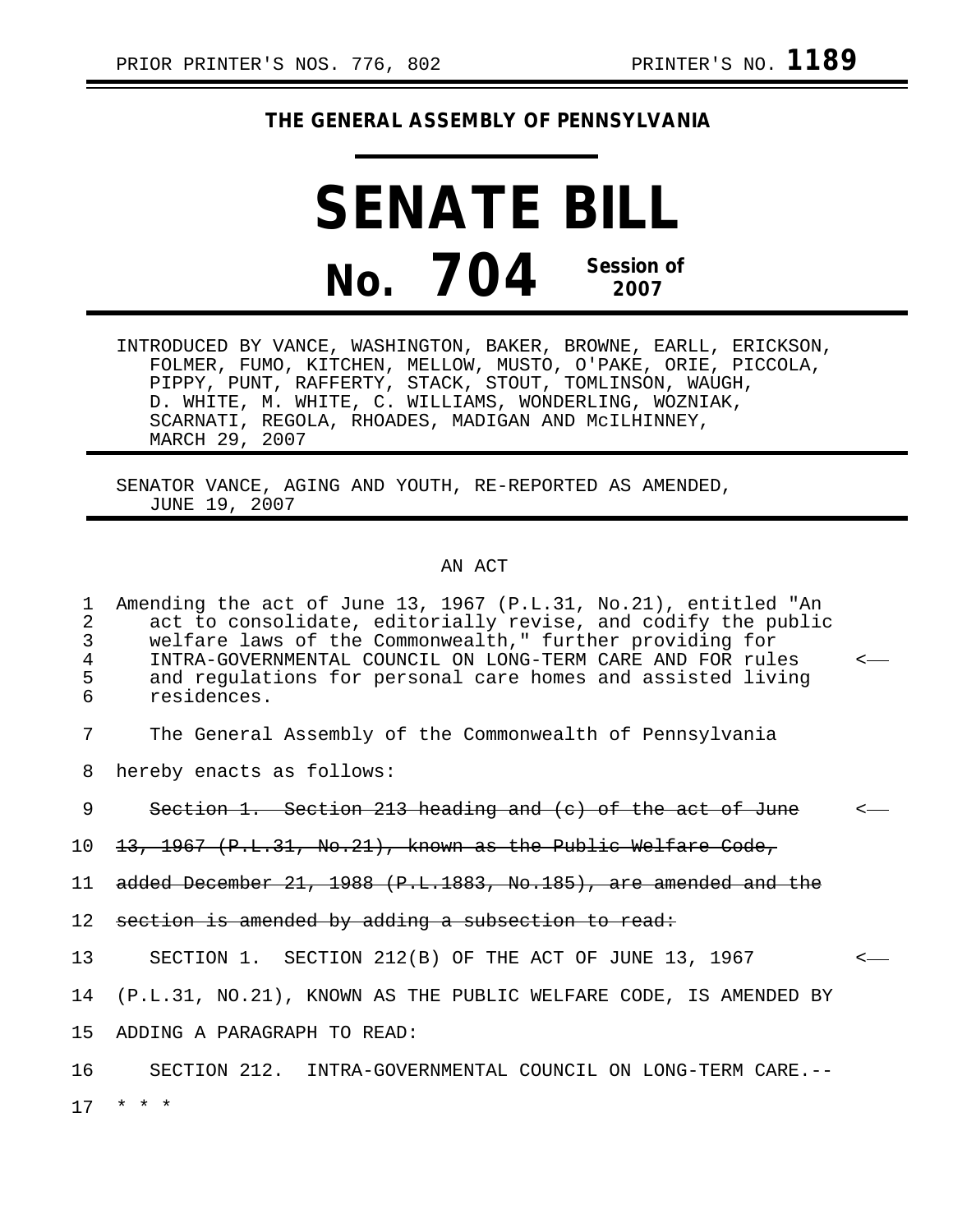1 (B) THE INTRA-GOVERNMENTAL COUNCIL ON LONG-TERM CARE SHALL 2 BE COMPOSED OF AND APPOINTED IN ACCORDANCE WITH THE FOLLOWING:  $3 * * * *$ 

4 (9.1) TWO REPRESENTATIVES OF THE ASSISTED LIVING RESIDENCE 5 COMMUNITY, ONE OF WHOM SHALL BE AN OWNER OR ADMINISTRATOR OF A 6 LICENSED ASSISTED LIVING RESIDENCE AND ONE OF WHOM SHALL BE A 7 CONSUMER OF A LICENSED ASSISTED LIVING RESIDENCE.

8 \* \* \*

9 SECTION 1.1. SECTION 213 HEADING AND (C) OF THE ACT, ADDED 10 DECEMBER 21, 1988 (P.L.1883, NO.185), ARE AMENDED AND THE 11 SECTION IS AMENDED BY ADDING A SUBSECTION TO READ: 12 Section 213. Personal Care Home [Administrator] and Assisted 13 Living Residence Administrators.--\* \* \*

14 (a.1) All assisted living residences shall identify and

15 appoint an administrator or administrators who meet the

16 qualifications provided in this section for personal care home

17 administrators and any additional standards pertaining to the

18 operations of assisted living residences as the department may

19 establish by requlation.

20 \* \* \*

21 (c) The department may promulgate regulations requiring 22 orientation and training for all direct care staff in a personal 23 care home or assisted living residence.

24 \* \* \*

25 Section 2. The definition of "facility" in section 1001 of 26 the act, amended December 21, 1988 (P.L.1883, No.185), is 27 amended and the section is amended by adding definitions to 28 read:

29 Section 1001. Definitions.--As used in this article-- 30 \* \* \*

20070S0704B1189 - 2 -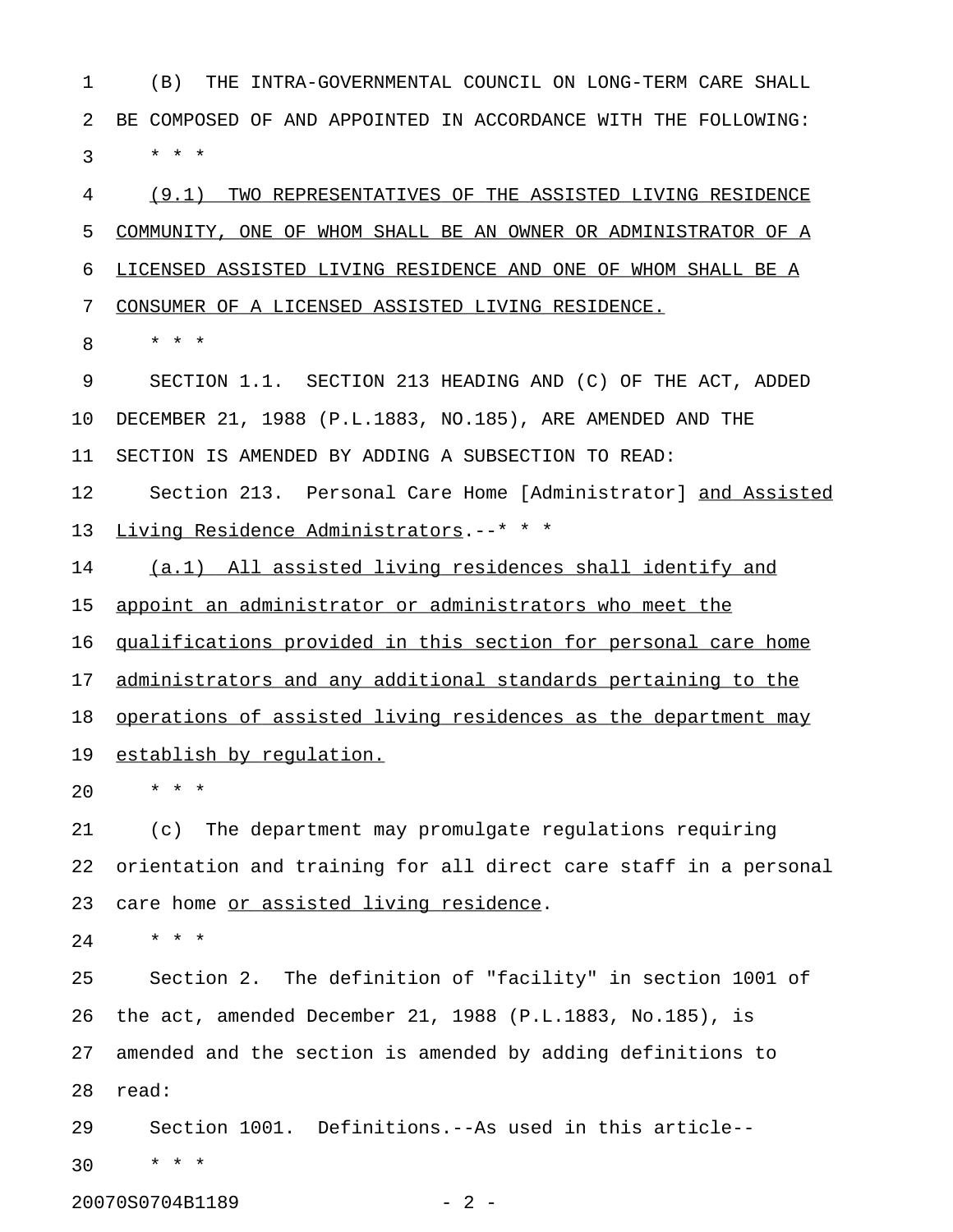1 This assisted living residence" means any premises in which food, 2 shelter, personal care, assistance or supervision and 3 supplemental health care services are provided for a period 4 exceeding twenty-four hours or FOR four or more adults who are 5 not relatives of the operator, who require assistance or 6 supervision in such matters as dressing, bathing, diet, 7 financial management, evacuation from the residence in the event 8 of an emergency or medication prescribed for self-9 administration. 10 "Assisted living residence administrator" means an individual 11 who is charged with the general administration of an assisted 12 living residence, whether or not such individual has an 13 ownership interest in the residence or his function and duties 14 are shared with other individuals. 15 \* \* \* 16 "Facility" means an adult day care center, child day care 17 center, family day care home, boarding home for children, mental 18 health establishment, personal care home, assisted living 19 residence, nursing home, hospital or maternity home, as defined 20 herein, [and shall not include those] except to the extent that 21 <u>such a facility is</u> operated by the State or Federal governments 22 or those supervised by the department[.], or licensed pursuant 23 to the act of July 19, 1979 (P.L.130, No.48), known as the 24 "Health Care Facilities Act."  $25 \times * * *$ 26 "Supplemental health care <del>service"</del> SERVICES" means the <-27 provision by an assisted living residence of any type of health 28 care service, either directly or through contractors, 29 subcontractors, agents or designated providers, except for any

30 service that is required by law to be provided by a health care

20070S0704B1189 - 3 -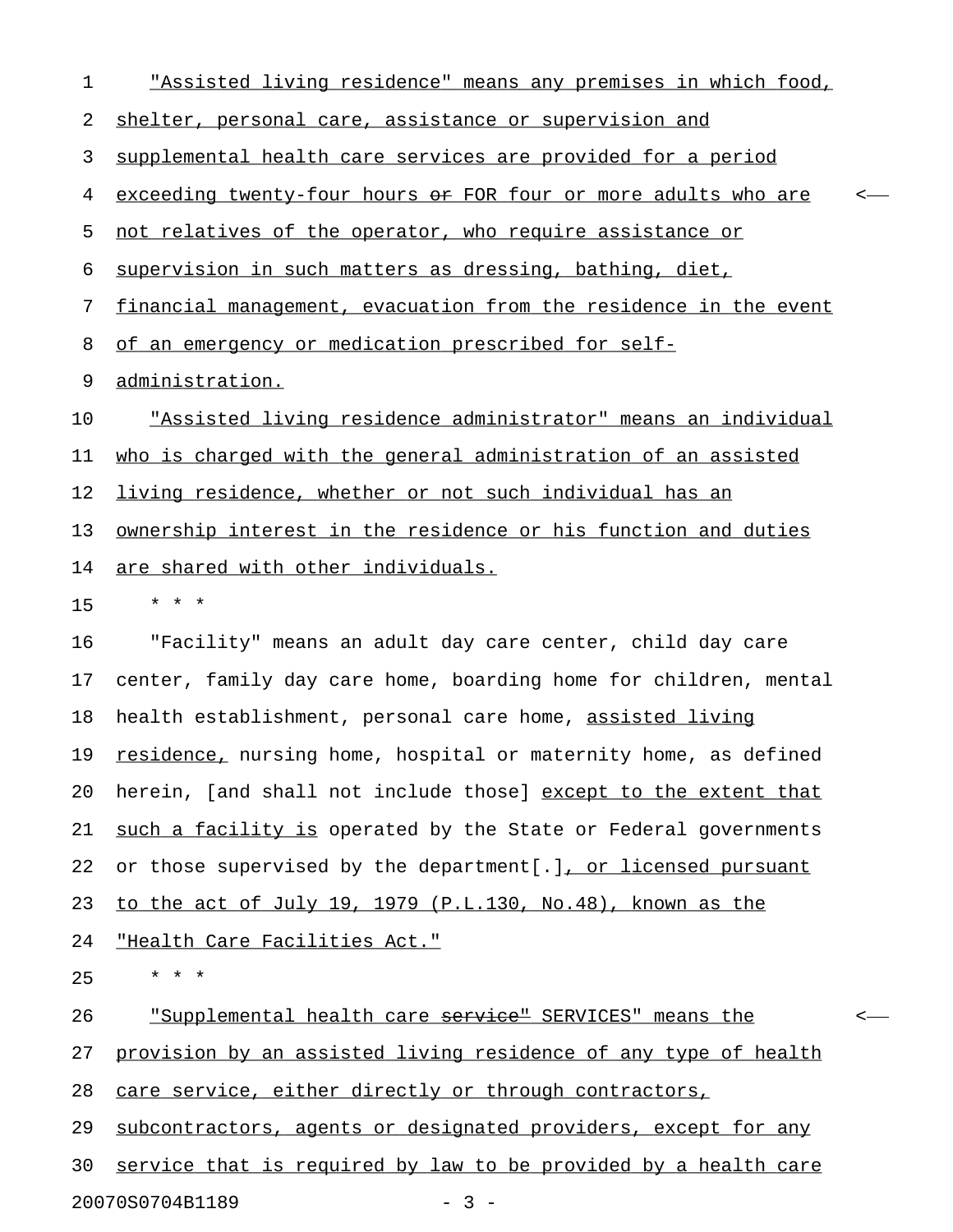| 1  | facility pursuant to the act of July 19, 1979 (P.L.130, No.48), |              |
|----|-----------------------------------------------------------------|--------------|
| 2  | known as the "Health Care Facilities Act."                      |              |
| 3  | Section 3. Section 1006 of the act, amended December 21, $\sim$ |              |
| 4  | $1988$ (P.L.1883, No.185), is amended to read:                  |              |
| 5  | Section 1006. Fees. Annual licenses shall be issued when        |              |
| 6  | the proper fee, if required, is received by the department and  |              |
| 7  | all the other conditions prescribed in this act are met. For    |              |
| 8  | personal care homes and assisted living residences, the fee     |              |
| 9  | shall be an application fee. The fees shall be:                 |              |
| 10 | - Facility Annual Fee                                           |              |
| 11 | Adult day care center 3 15                                      |              |
| 12 | Mental health establishment 50                                  |              |
| 13 | Personal care home                                              |              |
| 14 | or assisted                                                     |              |
| 15 | $iving residue = \{0\} \{4\} \{20\} \{0\}$                      |              |
| 16 | $-21 - 50$ beds $-20$                                           |              |
| 17 | $\frac{1}{51}$ - 100 beds - 30                                  |              |
| 18 |                                                                 |              |
| 19 | No fee shall be required for the annual license in the case     |              |
| 20 | of day care centers, family day care homes, boarding homes for  |              |
| 21 | children or for public or nonprofit mental institutions.        |              |
| 22 | SECTION 3. SECTION 1021 OF THE ACT IS AMENDED TO READ:          | $\leftarrow$ |
| 23 | SECTION 1021. REGULATIONS. $-(-1)^2$ THE DEPARTMENT IS HEREBY   |              |
| 24 | AUTHORIZED AND EMPOWERED TO ADOPT REGULATIONS ESTABLISHING      |              |
| 25 | MINIMUM STANDARDS FOR BUILDING, EQUIPMENT, OPERATION, CARE,     |              |
| 26 | PROGRAM AND SERVICES AND FOR THE ISSUANCE OF LICENSES.          |              |
| 27 | (B) THE DEPARTMENT SHALL, BY REGULATION, SET FEES FOR           |              |
| 28 | APPLICATION FOR ASSISTED LIVING RESIDENCE LICENSURE AND         |              |
| 29 | LICENSURE RENEWAL TO ENSURE THAT THE COMMONWEALTH'S             |              |
| 30 | ADMINISTRATION AND OVERSIGHT OF ASSISTED LIVING RESIDENCE       |              |
|    | 20070S0704B1189<br>$-4$ $-$                                     |              |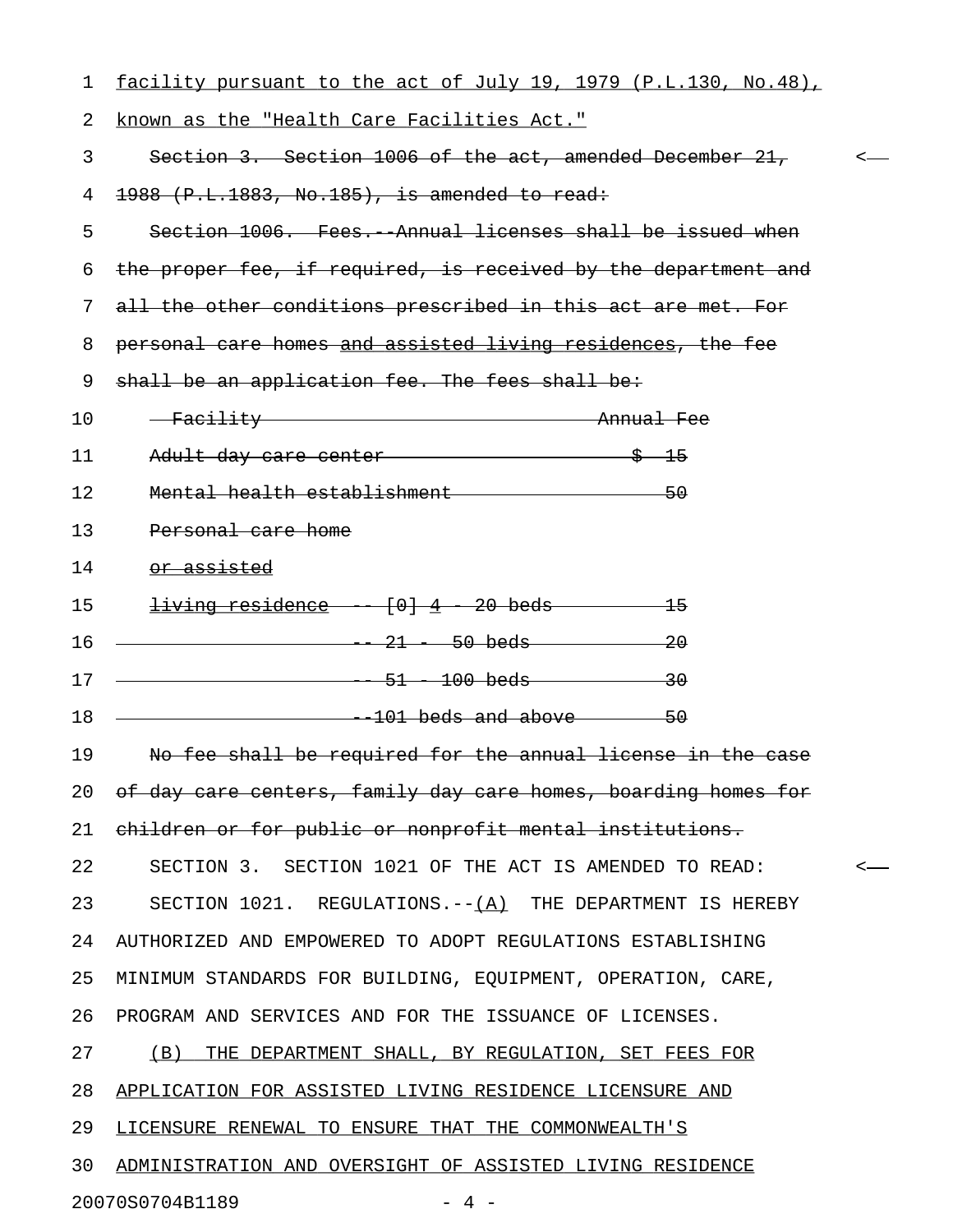1 LICENSURE IS SELF-FUNDED. FEES RECEIVED BY THE DEPARTMENT SHALL 2 AUGMENT THE DEPARTMENT'S FUNDING FOR QUALITY ASSURANCE AND SHALL 3 BE USED FOR THE PURPOSES OF THIS ARTICLE.

4  $(C)$  THE DEPARTMENT SHALL DEVELOP REGULATIONS UNDER THIS 5 ARTICLE IN COLLABORATION WITH INDUSTRY STAKEHOLDERS, CONSUMERS 6 AND OTHER INTERESTED PARTIES.

7 Section 4. The definition of "private institution" in 8 section 1051 of the act, amended December 21, 1988 (P.L.1883, 9 No.185), is amended to read:

10 Section 1051. Definition.--As used in this subarticle-- 11 "Private institution" means any of the following facilities 12 by whatever term known and irrespective of the age group served: 13 Mental hospital, institution for the mentally defective, day 14 care center, nursing home, hospital, personal care home, 15 <u>assisted living residence</u> and other similar institution which is 16 operated for profit and which requires a license issued by the 17 department.

18 Section 5. Sections 1057.1, 1057.2(a), 1057.3, 1085 19 introductory paragraph, 1086(e) and 1087 of the act, added 20 December 21, 1988 (P.L.1883, No.185), are amended to read: 21 Section 1057.1. Appeals.--(a) An appeal from the decision 22 of the department relating to the licensure or revocation of a 23 personal care home or assisted living residence shall not act as 24 a supersedeas but, upon cause shown and where circumstances 25 require it, the reviewing authority shall have the power to 26 grant a supersedeas.

27 (b) If, without good cause, one or more Class I or Class II 28 violations remain uncorrected or when the home or residence has 29 demonstrated a pattern of episodes of noncompliance alternating 30 with compliance over a period of at least two years such as 20070S0704B1189 - 5 -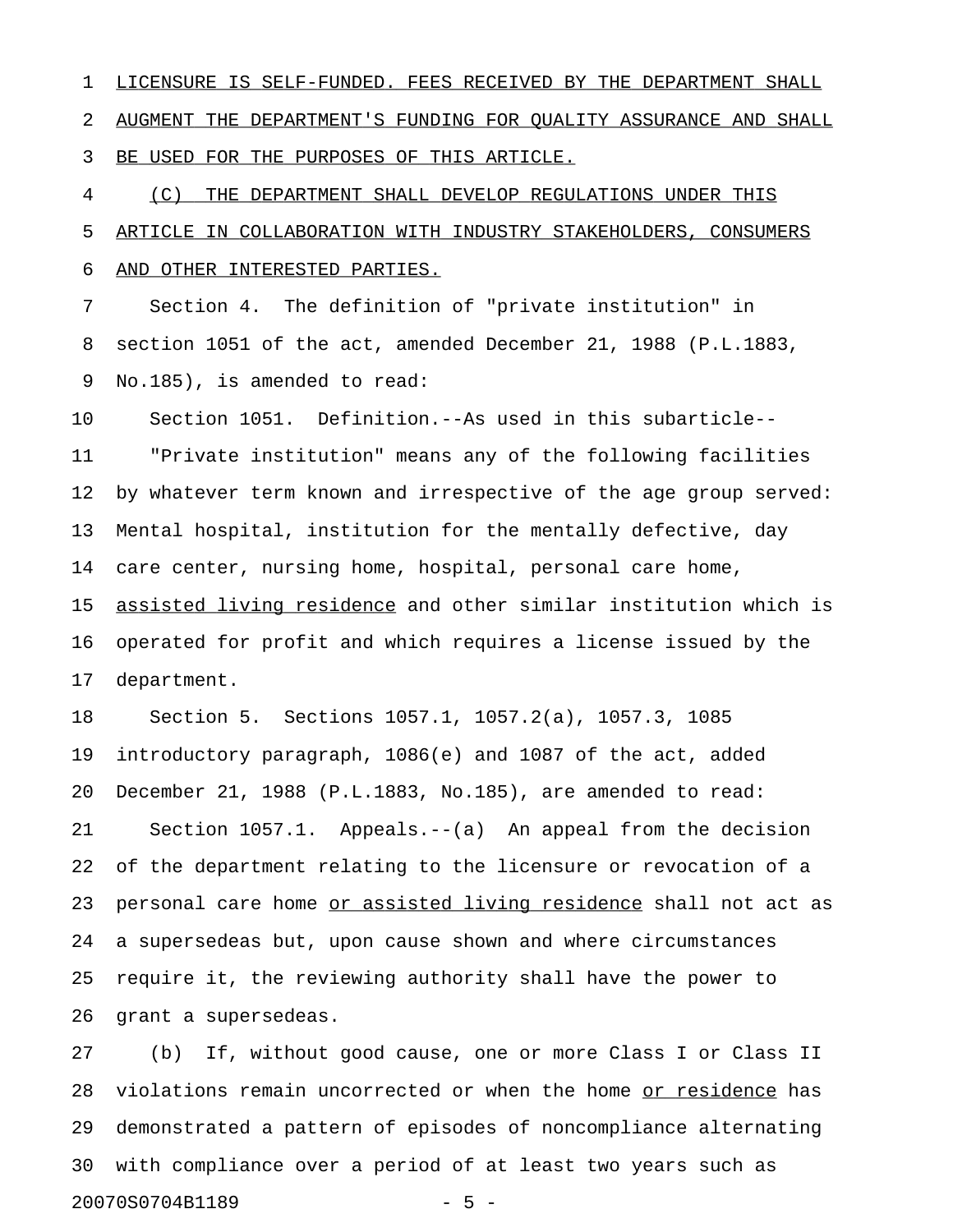1 would convince a reasonable person that any correction of 2 violations would be unlikely to be maintained, the department 3 may petition the court to appoint a master designated as 4 qualified by the department to assume operation of the home or 5 residence at the [home's] operator's expense for a specified 6 period of time or until all violations are corrected and all 7 applicable laws and regulations are complied with.

8 Section 1057.2. Relocation.--(a) The department, in 9 conjunction with appropriate local authorities, shall relocate 10 residents from a personal care home or assisted living residence 11 if any of the following conditions exist:

12 (1) The home <u>or residence</u> is operating without a license. 13 (2) The licensee is voluntarily closing a home or residence 14 and relocation is necessary for the health and welfare of the 15 resident or residents.

16 \* \* \*

17 Section 1057.3. Rules and Regulations for Personal Care Home 18 and Assisted Living Residences.--(a) The rules and regulations 19 for the licensing of personal care homes and assisted living 20 <u>residences</u> promulgated by the department shall require that: 21 (1) Prior to a resident's admission to a personal care home 22 or assisted living residence, an initial standardized screening 23 instrument be completed for that resident by the [personal care 24 home] provider or a human service agency. Such standardized 25 screening instrument shall be developed by the department. 26 [This]

27 (i) For a personal care home, the screening will be done to 28 determine that the potential resident does not require the 29 services in or of a long-term care facility [or] and whether the 30 potential resident requires the services of a personal care 20070S0704B1189 - 6 -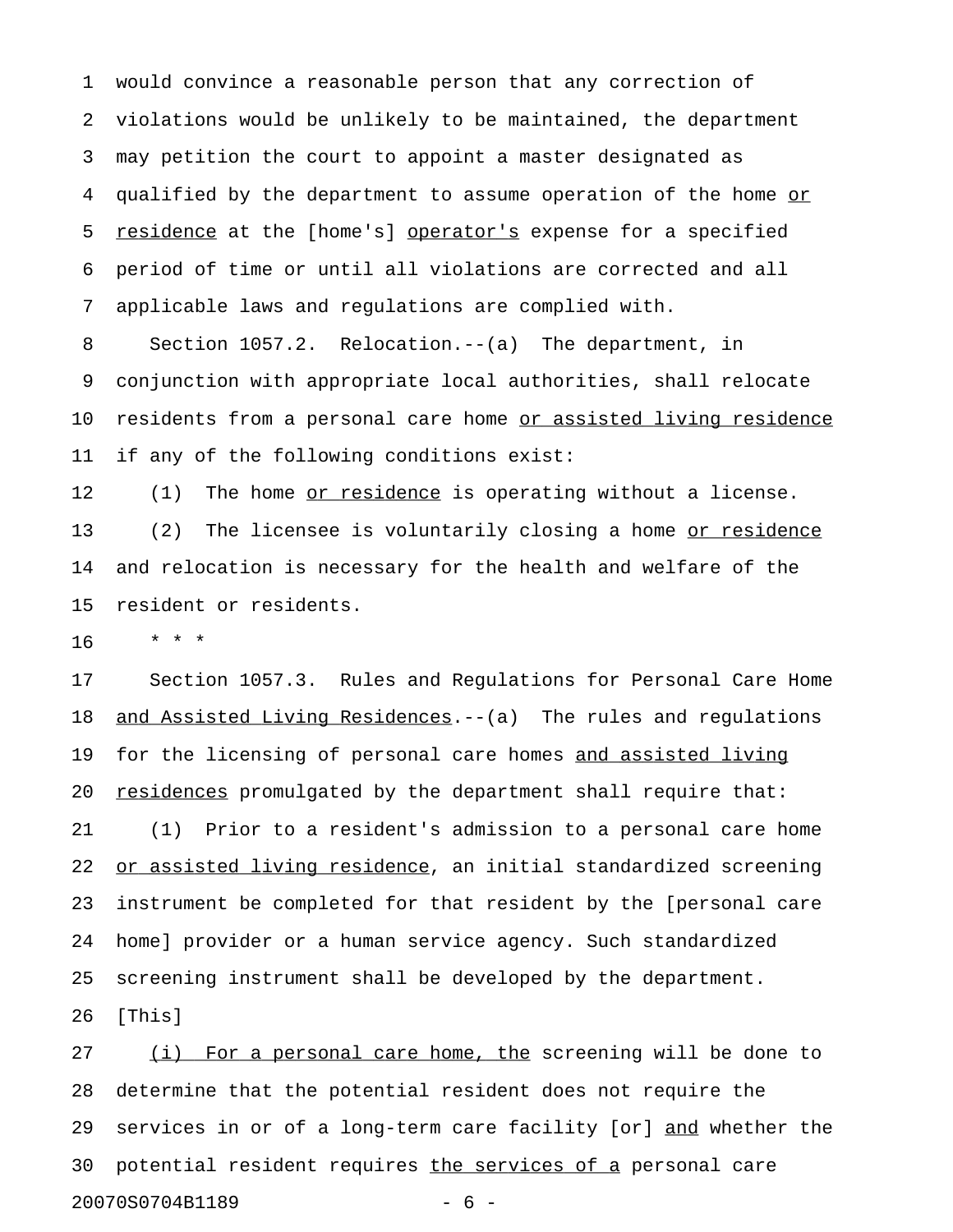1 [services] home and, if so, the nature of the services and 2 supervision necessary.

3 (ii) For an assisted living residence, the screening will be 4 done to determine whether the potential resident requires the 5 services provided by an assisted living residence. A resident 6 who currently does not require assistance in obtaining 7 supplemental health care service SERVICES, but who may require 8 such services in the future or who wishes to obtain assistance 9 in obtaining such services or reside in a facility in which such 10 services are available, may be admitted to the assisted living 11 residence, provided the resident is only provided service 12 required or requested by the resident. 13 (iii) An initial screening shall not be required to commence 14 supplemental health care services to a resident of an assisted 15 living facility who was not receiving such services at the time 16 of the resident's admission; to transfer a resident from a 17 portion of an assisted living residence that does not provide 18 supplemental health care service SERVICES to a portion of the  $\sim$ 19 residence that provides such service; or to transfer a resident 20 from a personal care home to an assisted living residence 21 licensed by the same operator. 22 (2) In addition to the screening, each resident receive a 23 complete medical examination by a physician prior to, or within

24 thirty days of, admission and that, once admitted, each resident 25 receive a screening and medical evaluation at least annually. 26 (3) A personal care home or assisted living residence 27 administrator refer an applicant whose needs cannot be met by [a 28 personal care home] the home or residence to an appropriate

29 assessment agency.

30 (3.1) PRIORITY FOR MEDICAID-FUNDED HOME AND COMMUNITY-BASED <-20070S0704B1189 - 7 -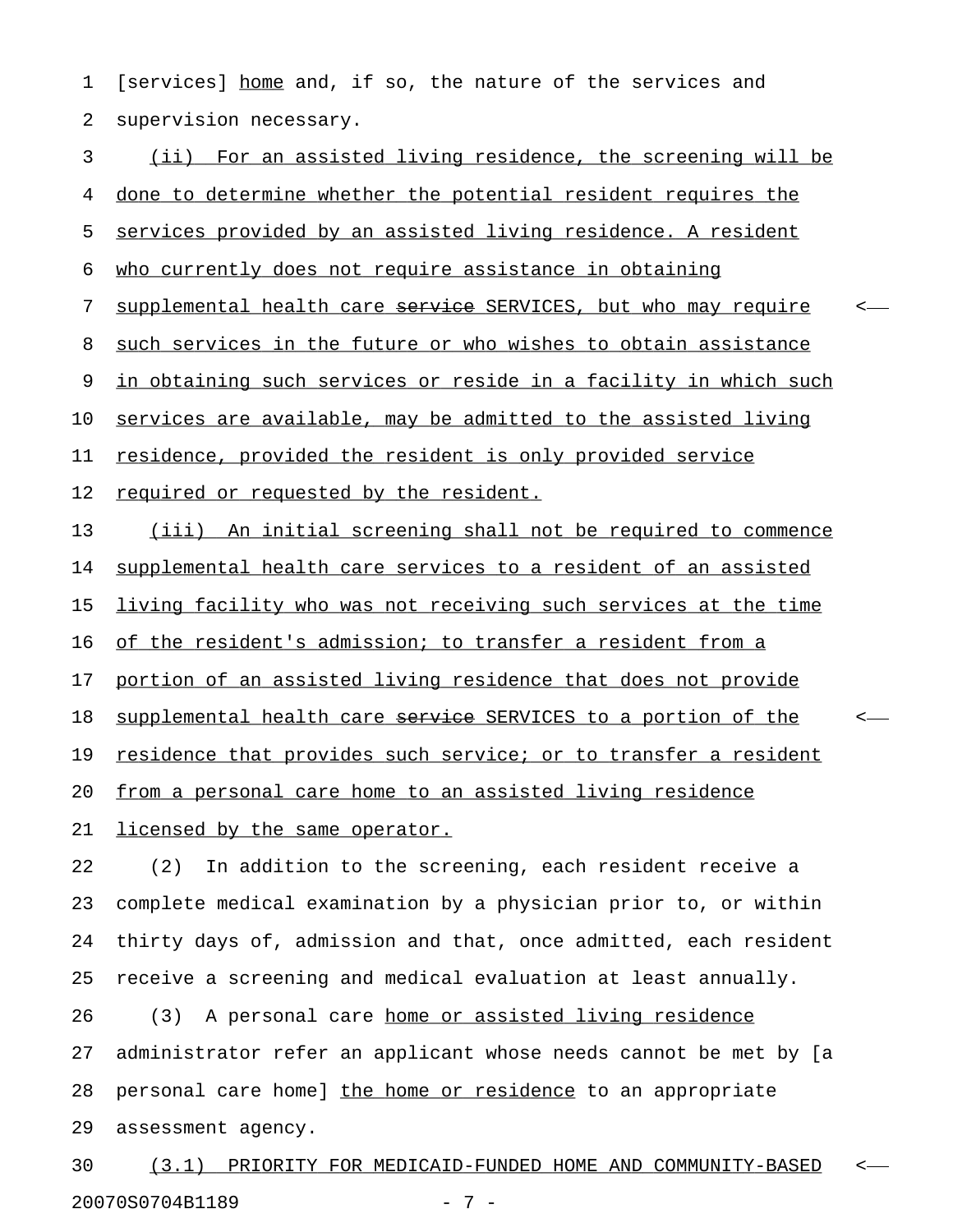1 WAIVER SERVICES SHALL BE GIVEN TO PROSPECTIVE OR CURRENT 2 RESIDENTS OF ASSISTED LIVING RESIDENCES FOR WHOM PLACEMENT IN A 3 SKILLED NURSING FACILITY IS IMMINENT ABSENT ACCESS TO SAID 4 **WAIVER.** 

5 (4) Each resident be provided by the administrator with 6 notice of any Class I or Class II violations uncorrected after 7 five days.

8 (5) All residents sign a standard written admission 9 agreement which shall include the disclosure to each resident of 10 the actual rent and other charges for services provided by the 11 personal care home or assisted living residence.

12 (6) For residents eligible for Supplemental Security Income 13 (SSI) benefits, actual rent and other charges not exceed the 14 resident's actual current monthly income reduced by a personal 15 needs allowance for the resident in an amount to be determined 16 by the department, but not less than twenty-five dollars (\$25). 17 (7) A personal care home <u>or assisted living residence</u> not 18 seek or accept any payments from a resident who is a 19 Supplemental Security Income (SSI) recipient in excess of one-20 half of any funds received by the resident under the act of 21 March 11, 1971 (P.L.104, No.3), known as the "Senior Citizens 22 Rebate and Assistance Act."

23 (8) A personal care home <u>or assisted living residence</u> not 24 seek or accept from a resident who is eligible for Supplemental 25 Security Income (SSI) benefits any payment from any funds 26 received as lump sum awards, gifts or inheritances, gains from 27 the sale of property, or retroactive government benefits: 28 Provided, however, That an owner or operator may seek and accept 29 payments from funds received as retroactive awards of Social 30 Security or Supplemental Security Income (SSI) benefits, but 20070S0704B1189 - 8 -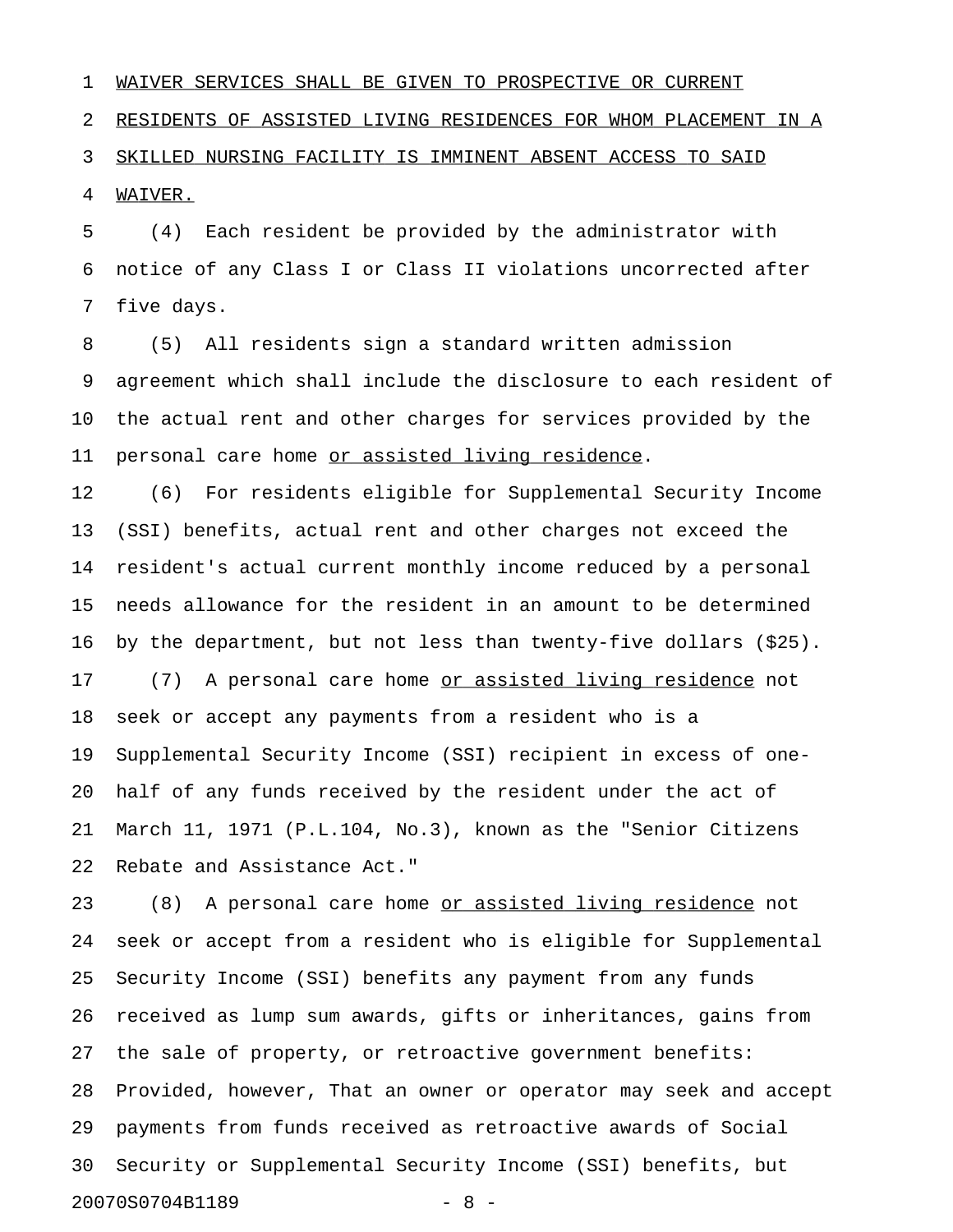1 only to the extent that the retroactive awards cover periods of 2 time during which the resident actually resided in the personal 3 care home or assisted living residence.

4 (9) Each resident who is a recipient of, or an eligible 5 applicant for, Supplemental Security Income (SSI) benefits be 6 provided, at no additional charge to the resident, necessary 7 personal hygiene items and personal laundry services. This 8 requirement does not include cosmetic items.

9 (10) All residents may leave and return to [the] a personal \_ 10 care home <u>or assisted living residence</u>, receive visitors, have 11 access to a telephone and mail and participate in religious 12 activities.

13 (11) Personal care home and assisted living residence 14 owners, administrators or employes be prohibited from being 15 assigned power of attorney or guardianship for any resident. 16 (12) Each assisted living residence demonstrate the ability 17 to provide supplemental health care services in a manner duly 18 protective of the health, safety and well-being of its residents 19 utilizing employes, independent contractors or contractual 20 arrangements with other health care facilities or practitioners 21 licensed, registered or certified to the extent required by law 22 to provide such service. To the extent prominently disclosed in 23 a written admission agreement, an assisted living residence may 24 require residents to use providers of supplemental health care 25 services designated by the facility. 26 (13) A personal care home not provide supplemental health

27 care services to residents, provided, however, that a personal

28 care home may assist residents in obtaining health care services

29 in the manner provided by 55 Pa. Code §§ 2600.29 (relating to

30 hospice care and services), 2600.142 (relating to assistance

20070S0704B1189 - 9 -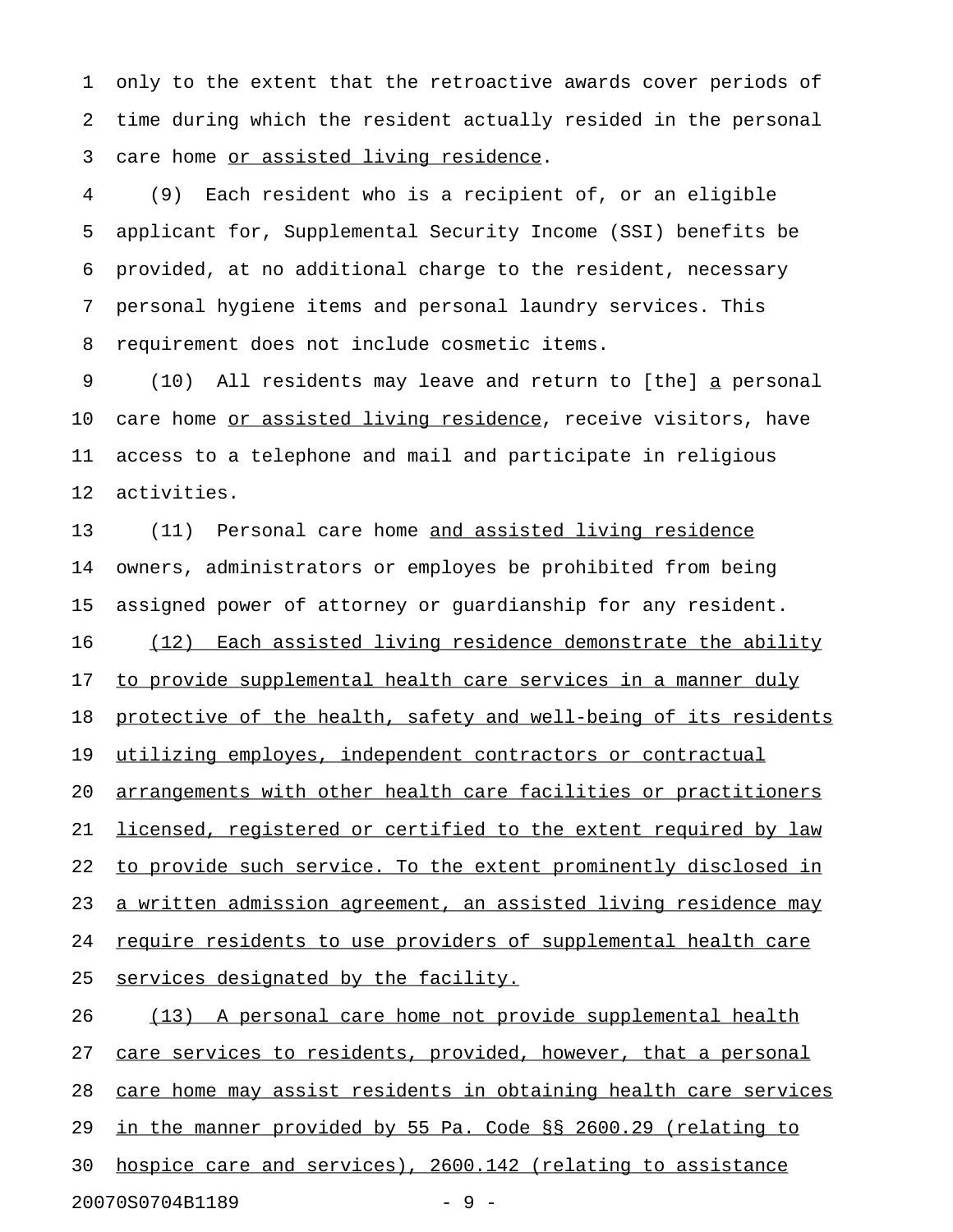| 1  | with health care) and 2600.181 (relating to self-administration)      |         |
|----|-----------------------------------------------------------------------|---------|
| 2  | through 2600.191 (relating to medications) or as otherwise            |         |
| 3  | provided by regulations adopted by the department not                 |         |
| 4  | inconsistent with the requirements of this section.                   |         |
| 5  | [The] Subject to subsection (a)(13), the department<br>(b)            |         |
| 6  | shall not prohibit immobile persons who do not require the            |         |
| 7  | services of a licensed long-term care facility [, but who require     |         |
| 8  | personal care services, I from residing in a personal care home,      |         |
| 9  | provided that appropriate personal care services and health care      |         |
| 10 | services are available to the resident and the design,                |         |
| 11 | construction, staffing or operation of the personal care home         |         |
| 12 | allows for safe emergency evacuation. Persons requiring the           |         |
| 13 | services of a licensed long-term care facility, including             |         |
| 14 | <u>immobile persons, may reside in an assisted living residence, </u> |         |
| 15 | provided that appropriate supplemental health care services are       |         |
| 16 | provided such residents and the design, construction, staffing        |         |
| 17 | and operation of the assisted living residence allows for their       |         |
| 18 | safe emergency evacuation.                                            |         |
| 19 | (c) An assisted living residence may not admit, retain or             |         |
| 20 | serve a consumer with any of the following conditions or health       |         |
| 21 | care needs UNLESS AN EXCEPTION IS GRANTED BY THE DEPARTMENT:          | $\,<\,$ |
| 22 | Ventilator dependency.<br>(1)                                         |         |
| 23 | Stage III and IV, or multiple stage II decubiti and<br>(2)            | <-      |
| 24 | <u>vascular ulcers that are not in a healing stage.</u>               |         |
| 25 | Continuous intravenous fluids.<br>(3)                                 |         |
| 26 | Reportable infectious diseases, such as tuberculosis, in<br>(4)       |         |
| 27 | a communicable state that require isolation of the consumer or        |         |
| 28 | require special precautions by a caretaker to prevent                 |         |
| 29 | transmission of the disease unless the Department of Health           |         |
| 30 | directs that isolation be established within the assisted living      |         |
|    | 20070S0704B1189<br>$-10 -$                                            |         |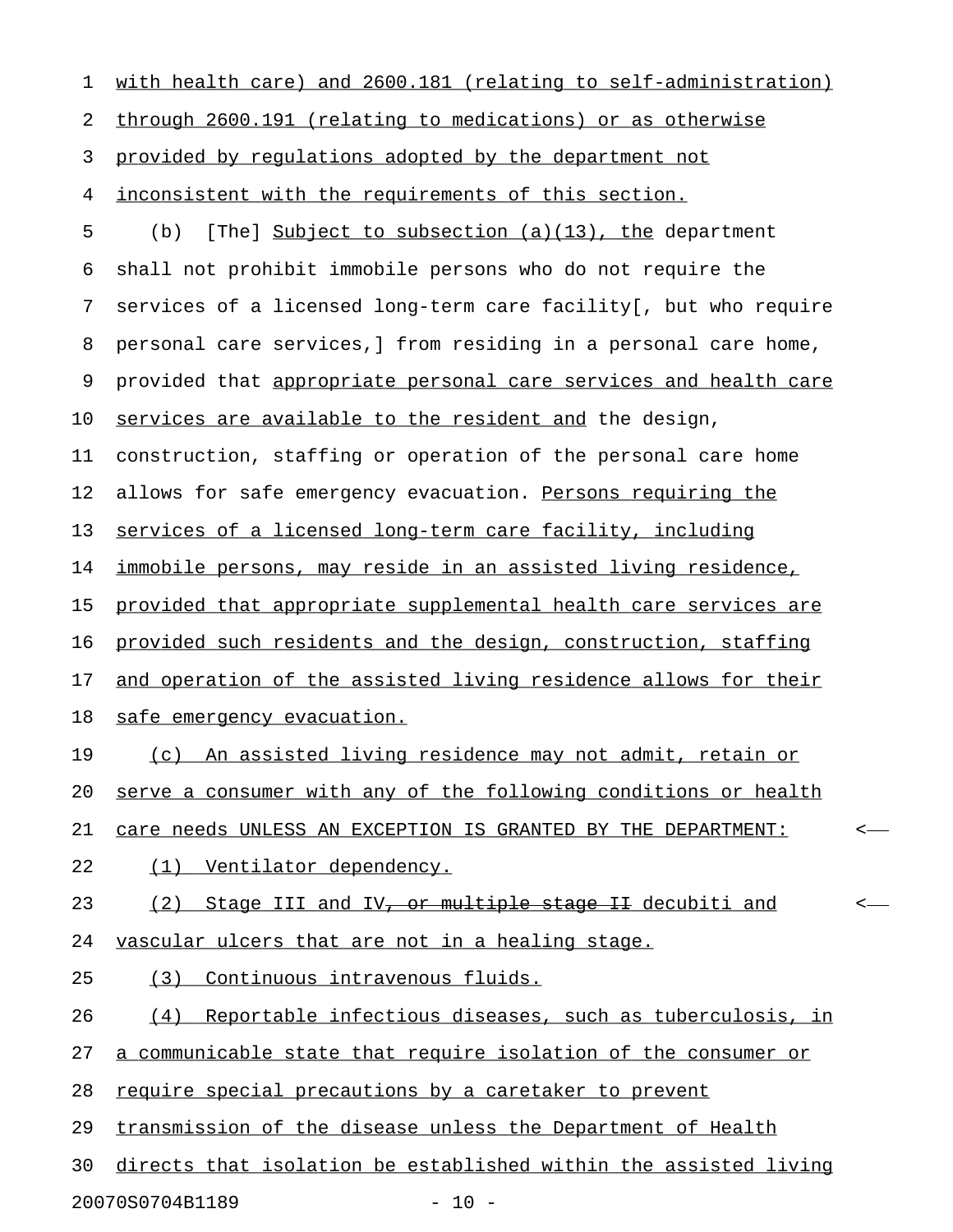1 residence.

2 (5) Nasogastric tubes. 3 (6) Gastric tubes, except when the consumer is capable of  $\sim$ 4 self-care of the tube.  $5$   $\left(7\right)$  (6) Physical restraints.  $6$   $(8)$  Tracheostomy except when the consumer is independently  $\sim$ 7 capable of self-care of the tracheostomy. 8 (9) Other conditions for which care cannot be provided in a 9 safe and effective manner in an assisted living residence as 10 determined by requlations adopted by the department. 11 (10) A consumer for whom an assisted living residence 12 administrator, acting in consultation with supplemental health 13 care providers, or whose physician or the medical director of 14 the facility, certifies is not appropriate for admission or 15 retention in an assisted living residence. 16 (11) A consumer for whom a determination is made that the 17 consumer's health care needs cannot be met by a provider of 18 personal care or assisted living services or within an assisted 19 <del>living residence, including a consumer requiring:</del> 20  $\longleftrightarrow$  skilled nursing care twenty four hours per day; 21 (ii) a sliding scale insulin administration unless the 22 consumer is capable of self-administration or a licensed health 23 care professional or other individual qualified to do so 24 administers the insulin; 25 (iii) intermittent intravenous therapy unless a licensed 26 health care professional manages the therapy; 27 (iv) insertions, sterile irrigation and replacement of a 28 catheter, except for routine maintenance of a urinary catheter, 29 unless the consumer is capable of self-administration or a 30 licensed health care professional administers the catheter; 20070S0704B1189 - 11 -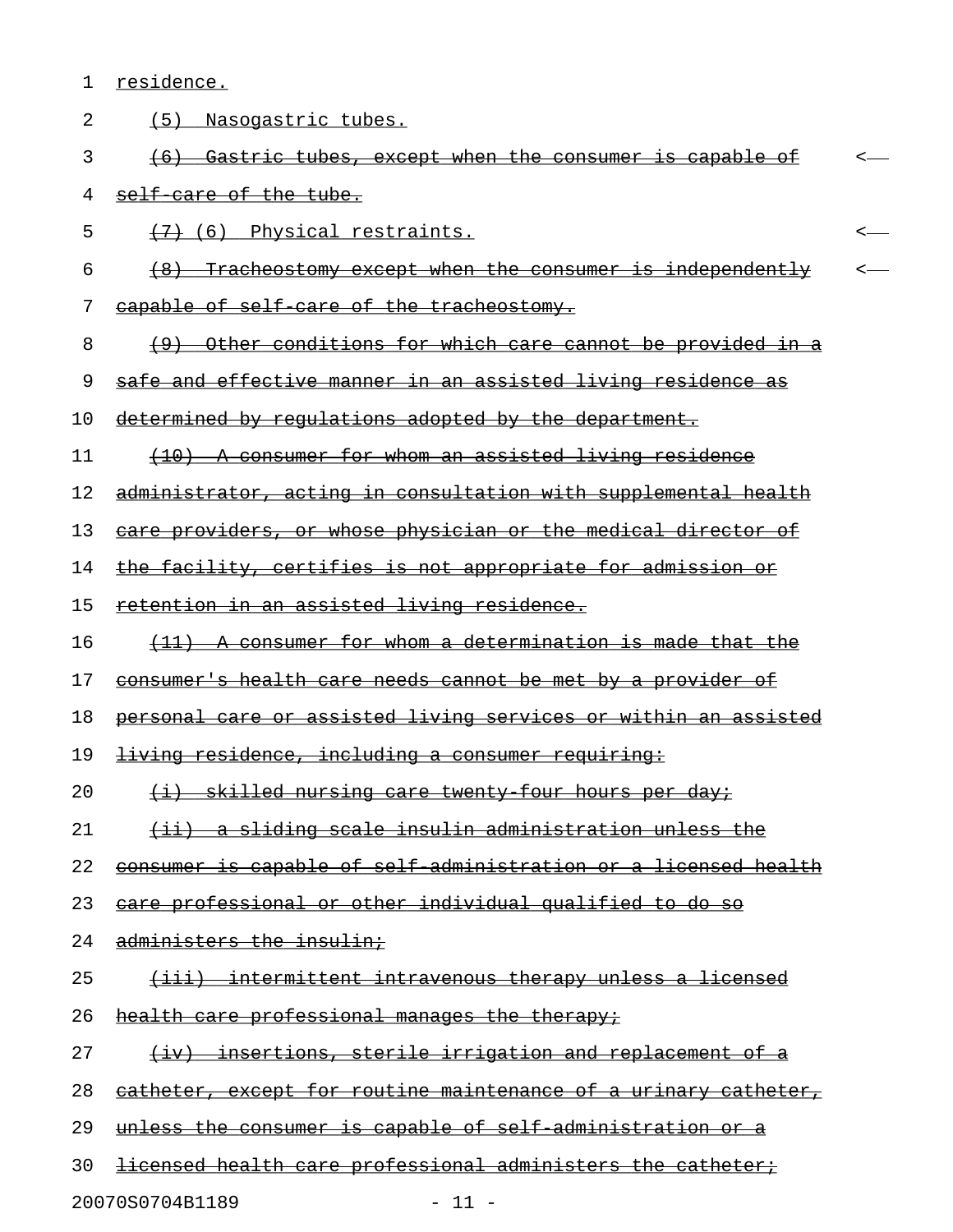| 1  | <u>oxygen, unless the consumer is capable of self-</u>           |
|----|------------------------------------------------------------------|
| 2  | administration or a licensed health care professional            |
| 3  | administers the oxygen:                                          |
| 4  | (vi) inhalation therapy, unless the consumer is capable of       |
| 5  | self administration or a licensed health care professional       |
| 6  | administers the therapy; or                                      |
| 7  | (vii) other types of supplemental health care services that      |
| 8  | an assisted living residence administrator, acting in            |
| 9  | consultation with supplemental health care providers, determines |
| 10 | cannot be provided in a safe and effective manner by the         |
| 11 | assisted living residence.                                       |
| 12 | ANY OF THE FOLLOWING INDIVIDUALS MAY CERTIFY THAT A<br>(D)<br>≺  |
| 13 | CONSUMER MAY NOT BE ADMITTED OR RETAINED IN AN ASSISTED LIVING   |
| 14 | RESIDENCE AND THE DEPARTMENT SHALL ESTABLISH THE STANDARDS       |
| 15 | REQUIRED FOR THE CERTIFICATION:                                  |
| 16 | (1)<br>THE ASSISTED LIVING RESIDENCE ADMINISTRATOR ACTING IN     |
| 17 | CONSULTATION WITH SUPPLEMENTAL HEALTH CARE PROVIDERS.            |
| 18 | (2)<br>A CONSUMER'S PHYSICIAN OR CERTIFIED REGISTERED NURSE      |
| 19 | PRACTITIONER.                                                    |
| 20 | (3)<br>THE MEDICAL DIRECTOR OF THE FACILITY.                     |
| 21 | ( E )<br>AN ASSISTED LIVING RESIDENCE MAY ADMIT, RETAIN OR SERVE |
| 22 | A CONSUMER FOR WHOM A DETERMINATION IS MADE BY THE DEPARTMENT    |
| 23 | THAT THE CONSUMER'S SPECIFIC HEALTH CARE NEEDS CAN BE MET BY A   |
| 24 | PROVIDER OF ASSISTED LIVING SERVICES OR WITHIN AN ASSISTED       |
| 25 | LIVING RESIDENCE, INCLUDING A CONSUMER REQUIRING:                |
| 26 | (1)<br>GASTRIC TUBES, EXCEPT THAT A DETERMINATION SHALL NOT BE   |
| 27 | REQUIRED IF THE CONSUMER IS CAPABLE OF SELF-CARE OF THE GASTRIC  |
| 28 | TUBE OR A LICENSED HEALTH CARE PROFESSIONAL OR OTHER QUALIFIED   |
| 29 | INDIVIDUAL CARES FOR THE GASTRIC TUBE;                           |
| 30 | (2)<br>TRACHEOSTOMY, EXCEPT THAT A DETERMINATION SHALL NOT BE    |
|    | 20070S0704B1189<br>$-12 -$                                       |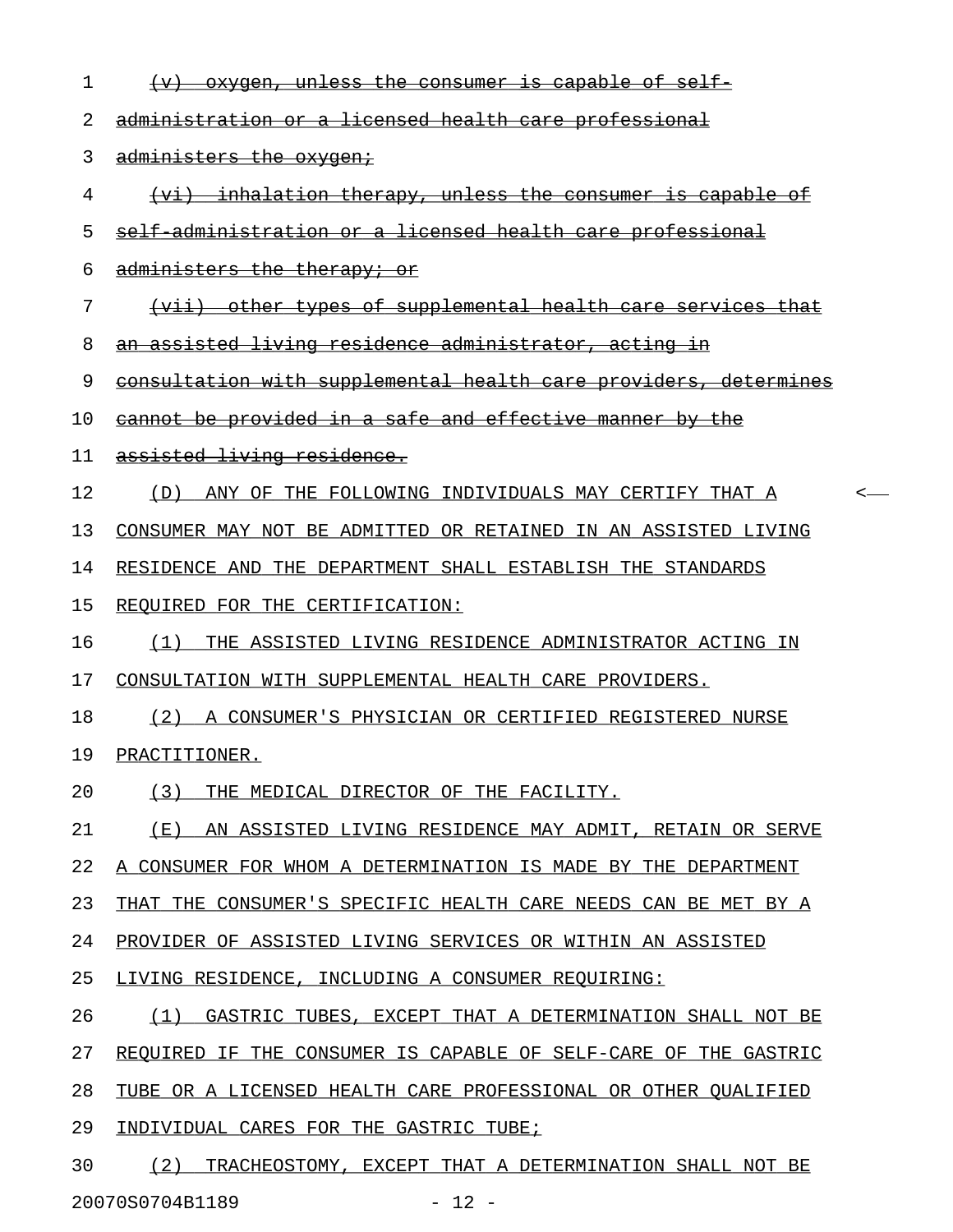1 REQUIRED IF THE CONSUMER IS INDEPENDENTLY CAPABLE OF SELF-CARE 2 OF THE TRACHEOSTOMY; 3 (3) SKILLED NURSING CARE TWENTY-FOUR HOURS A DAY, EXCEPT 4 THAT A DETERMINATION SHALL NOT BE REQUIRED IF THE SKILLED 5 NURSING CARE IS PROVIDED ON A TEMPORARY OR INTERMITTENT BASIS; 6 (4) A SLIDING SCALE INSULIN ADMINISTRATION, EXCEPT THAT A 7 DETERMINATION SHALL NOT BE REQUIRED IF THE CONSUMER IS CAPABLE 8 OF SELF-ADMINISTRATION OR A LICENSED HEALTH CARE PROFESSIONAL OR 9 OTHER QUALIFIED INDIVIDUAL ADMINISTERS THE INSULIN; 10 (5) INTERMITTENT INTRAVENOUS THERAPY, EXCEPT THAT A 11 DETERMINATION SHALL NOT BE REQUIRED IF A LICENSED HEALTH CARE 12 PROFESSIONAL MANAGES THE THERAPY; 13 (6) INSERTIONS, STERILE IRRIGATION AND REPLACEMENT OF A 14 CATHETER, EXCEPT THAT A DETERMINATION SHALL NOT BE REQUIRED FOR 15 ROUTINE MAINTENANCE OF A URINARY CATHETER, IF THE CONSUMER IS 16 CAPABLE OF SELF-ADMINISTRATION OR A LICENSED HEALTH CARE 17 PROFESSIONAL ADMINISTERS THE CATHETER; 18 (7) OXYGEN, EXCEPT A DETERMINATION SHALL NOT BE REQUIRED IF 19 THE CONSUMER IS CAPABLE OF SELF-ADMINISTRATION OR A LICENSED 20 HEALTH CARE PROFESSIONAL OR OTHER QUALIFIED INDIVIDUAL 21 ADMINISTERS THE OXYGEN; 22 (8) INHALATION THERAPY, EXCEPT THAT A DETERMINATION SHALL 23 NOT BE REQUIRED IF THE CONSUMER IS CAPABLE OF SELF-24 ADMINISTRATION OR A LICENSED HEALTH CARE PROFESSIONAL OR OTHER 25 OUALIFIED INDIVIDUAL ADMINISTERS THE THERAPY; 26 (9) OTHER TYPES OF SUPPLEMENTAL HEALTH CARE SERVICES THAT AN 27 ASSISTED LIVING RESIDENCE ADMINISTRATOR, ACTING IN CONSULTATION 28 WITH SUPPLEMENTAL HEALTH CARE PROVIDERS, DETERMINES CAN BE 29 PROVIDED IN A SAFE AND EFFECTIVE MANNER BY THE ASSISTED LIVING 30 RESIDENCE; OR

20070S0704B1189 - 13 -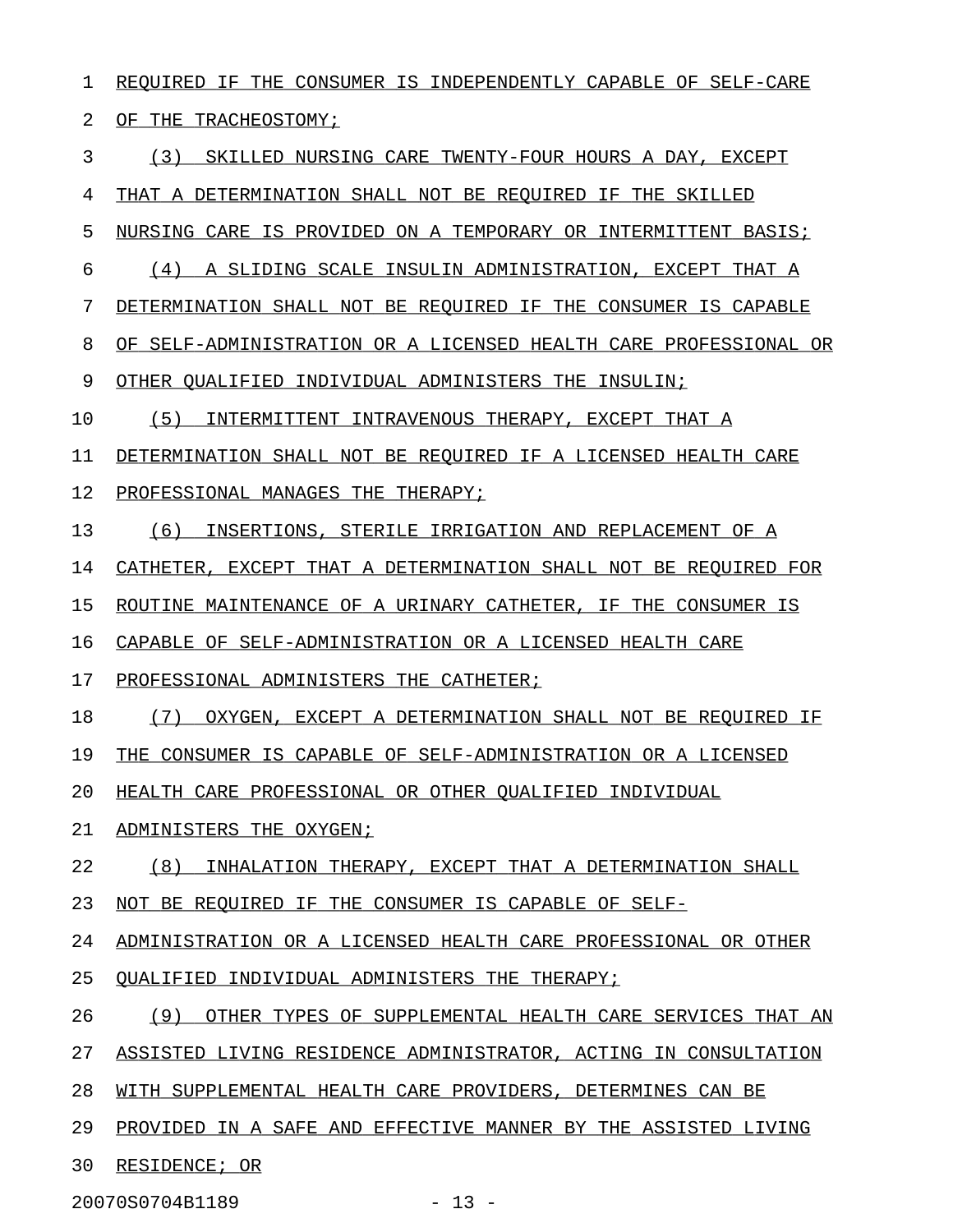| 1  | (10)<br>OTHER TYPES OF CARE THAT CAN BE PROVIDED IN A SAFE AND        |  |
|----|-----------------------------------------------------------------------|--|
| 2  | EFFECTIVE MANNER IN AN ASSISTED LIVING RESIDENCE AS DETERMINED        |  |
| 3  | BY REGULATIONS ADOPTED BY THE DEPARTMENT.                             |  |
| 4  | $\overline{\{d\}}$ (F) (i) Subject to subsection (a)(12), an assisted |  |
| 5  | living residence may admit or retain a resident who does not          |  |
| 6  | require supplemental health care services or who, subject to any      |  |
| 7  | restrictions provided in the written resident agreement, makes        |  |
| 8  | alternative arrangements for such services.                           |  |
| 9  | Portions or sections of an assisted living residence<br>(iii)         |  |
| 10 | may be designated for use by residents not requiring                  |  |
| 11 | supplemental health care services, or for a facility may provide      |  |
| 12 | services both to residents receiving supplemental health care         |  |
| 13 | service SERVICES and to residents not receiving such service          |  |
| 14 | within the same portions or sections of its residence.                |  |
| 15 | Section 1085. Classification of Violations.--The department           |  |
| 16 | shall classify each violation of its regulations [on] by              |  |
| 17 | personal care homes or assisted living residences into one of         |  |
| 18 | the following categories:                                             |  |
| 19 | $^{\star}$<br>$\star$<br>*                                            |  |
| 20 | Section 1086. Penalties.--* * *                                       |  |
| 21 | A personal care home or assisted living residence found<br>(e)        |  |
| 22 | to be operating without a license shall be assessed a penalty of      |  |
| 23 | five hundred dollars (\$500). If, after fourteen days, a provider     |  |
| 24 | [of a personal care home] cited for operating without a license       |  |
| 25 | fails to file an application for a license, the department shall      |  |
| 26 | assess an additional twenty dollars (\$20) for each resident for      |  |
| 27 | each day in which the home or residence fails to make such            |  |
| 28 | application.                                                          |  |
| 29 | * * *                                                                 |  |
| 30 | Section 1087. Revocation or Nonrenewal of License. $--(a)$ (1)        |  |

20070S0704B1189 - 14 -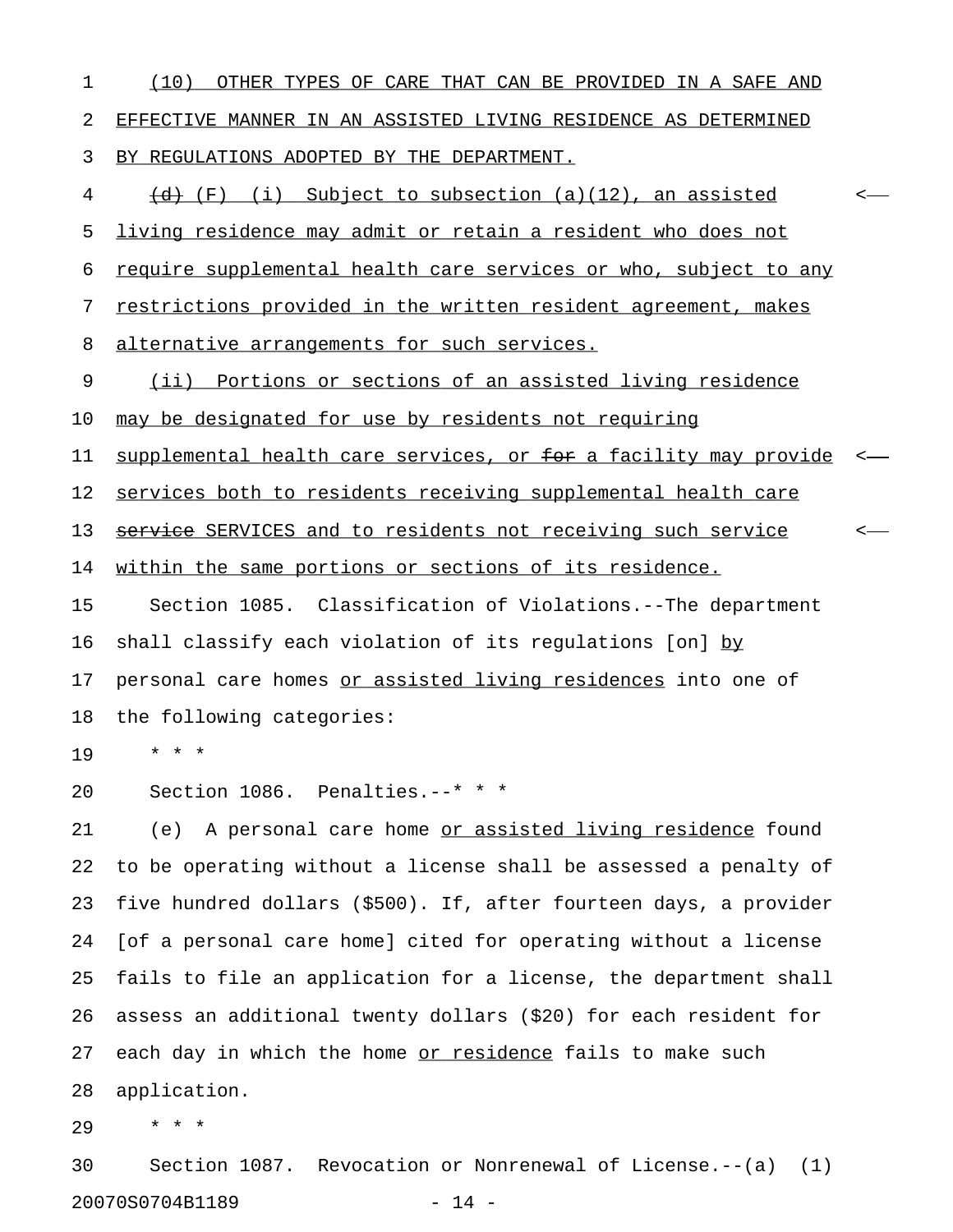1 The department shall temporarily revoke the license of a 2 personal care home or assisted living residence if, without good 3 cause, one or more Class I violations remain uncorrected twenty-4 four hours after the [personal care home] operator has been 5 cited for such violation or if, without good cause, one or more 6 Class II violations remain uncorrected fifteen days after being 7 cited for such violation.

8 (2) Upon the revocation of a license pursuant to this 9 subsection, all residents shall be relocated.

10 (3) The revocation may terminate upon the department's 11 determination that its violation is corrected.

12 (4) If, after three months, the department does not issue a 13 new license for a personal care home or assisted living 14 residence license revoked pursuant to this section:

15 (i) Such revocation or nonrenewal pursuant to this section 16 shall be for a minimum period of five years.

17 (ii) No provider of a personal care home <u>or assisted living</u> 18 residence who has had a license revoked or not renewed pursuant 19 to this section shall be allowed to operate or staff or hold an 20 interest in a home <u>or residence</u> that applies for a license for a 21 period of five years after such revocation or nonrenewal.

22 (b) The department shall revoke or refuse to renew the 23 license of a personal care home <u>or assisted living residence</u> if, 24 during any two-year period, the home or residence, without good 25 cause, on two or more separate occasions, has been found to have 26 violated a regulation of the department which has been

27 categorized as Class I.

28 (c) The power of the department to revoke or refuse to renew 29 or issue a license pursuant to this section is in addition to 30 the powers and duties of the department pursuant to section 20070S0704B1189 - 15 -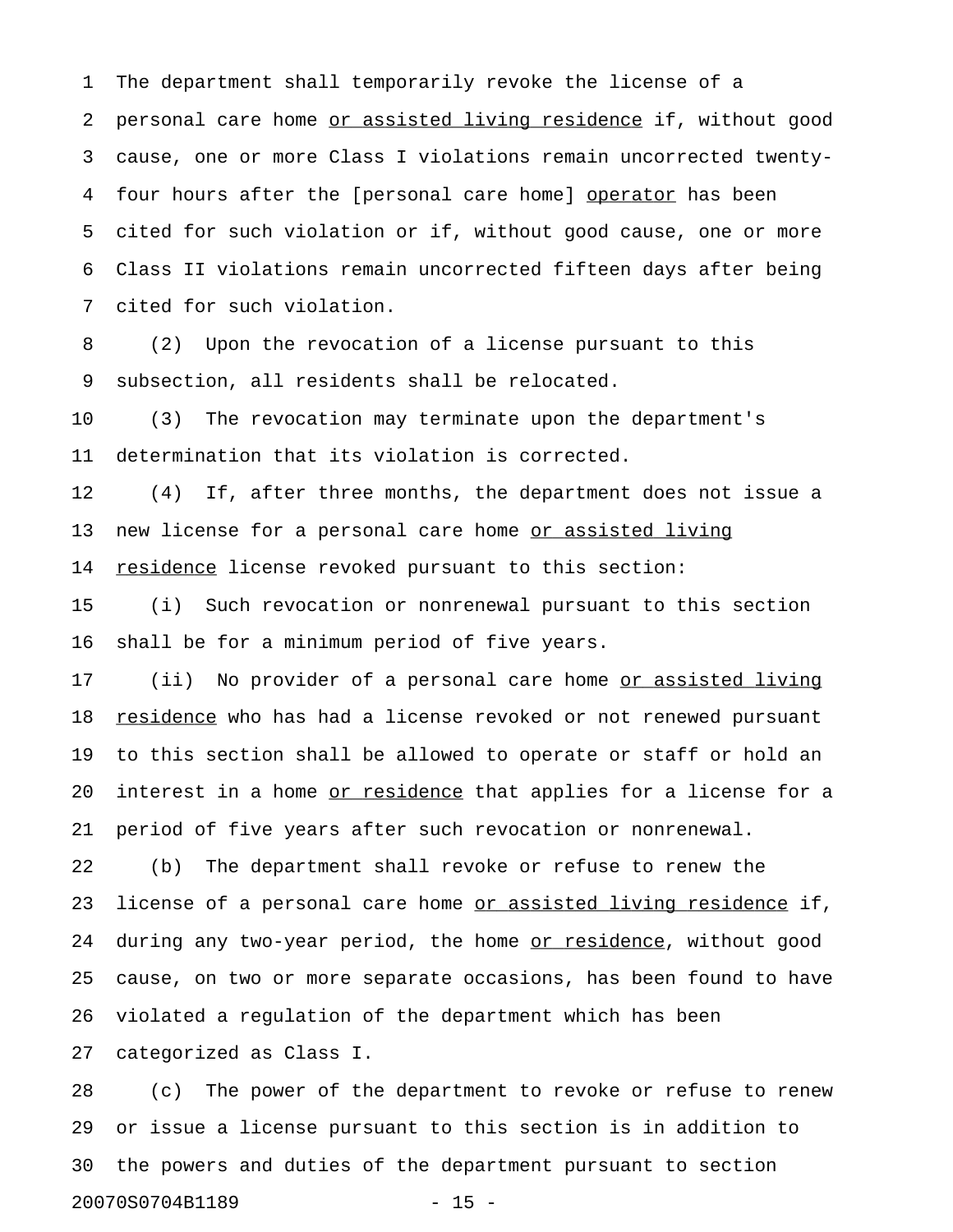1 1026.

2 Section 6. The following transitional provisions shall 3 apply:

4 (1) A facility licensed as a personal care home upon the 5 effective date of this section shall not provide supplemental 6 health care services to its residents until the facility 7 submits an application to the department to operate an 8 assisted living residence and the department issues a license 9 to the facility to operate as an assisted living residence.

10 (2) Prior to the issuance of application forms and the 11 adoption of regulations pertaining to assisted living 12 residences, the department shall issue licenses to operators 13 of personal care homes to operate assisted living residences 14 based upon the review of plans submitted by the operator 15 demonstrating the ability of a facility to safely and 16 effectively operate as an assisted living residence pursuant 17 to the requirements of this act.

18 (3) Unless the department, pursuant to section 213(a.1) 19 of the act, promulgates final regulations establishing 20 additional qualifications for assisted living residence 21 administrators, a personal care home administrator may serve 22 as an assisted living residence administrator, and unless the 23 department, pursuant to section 213(a.1) of the act, 24 promulgates final regulations establishing additional 25 orientation or training requirements for direct care staff in 26 an assisted living residence, direct care staff who have 27 received orientation and training required for a personal 28 care home may serve as direct care staff in an assisted 29 living residence.

30 (4) Except to the extent inconsistent with this act, a 20070S0704B1189 - 16 -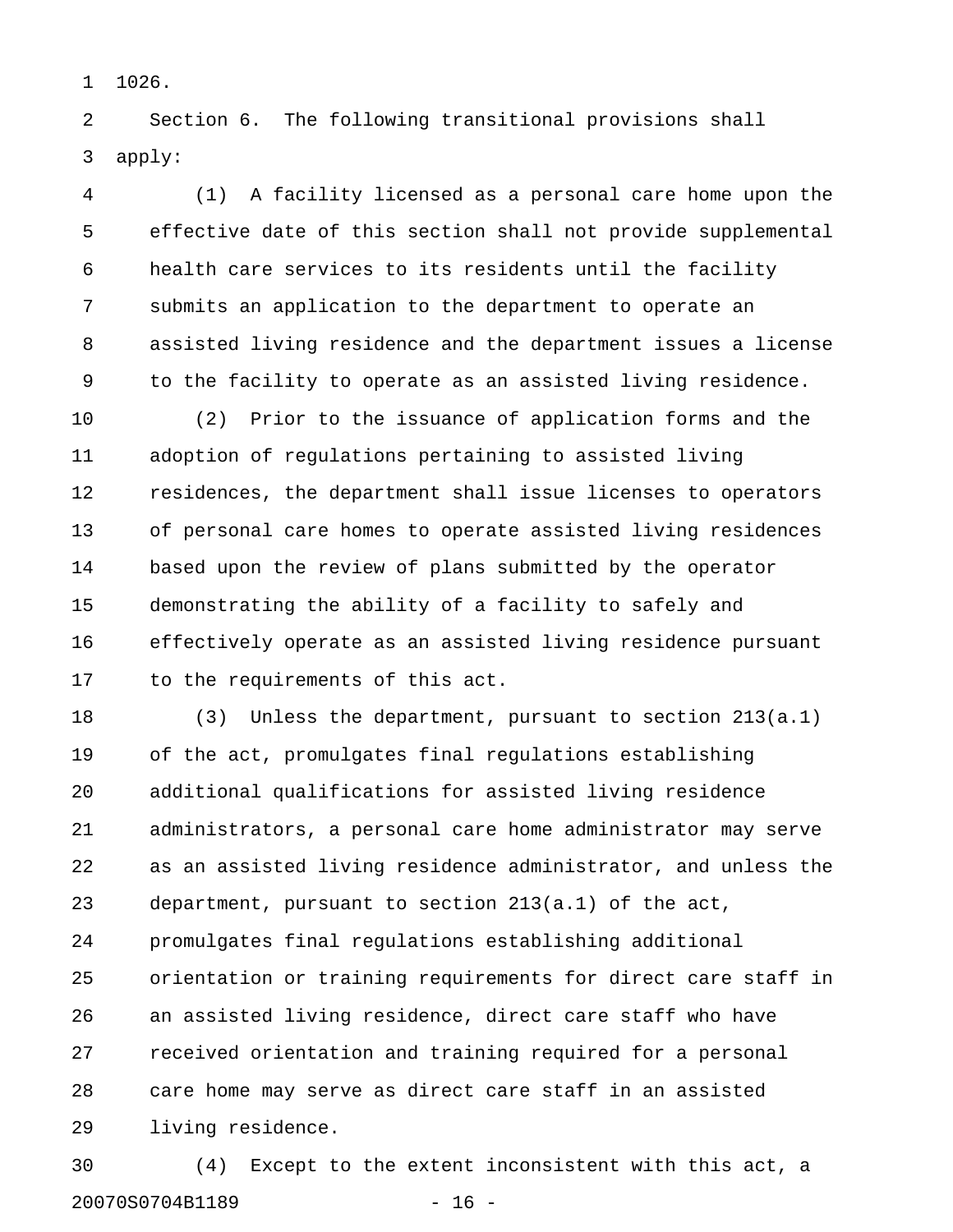1 reference in another statute to a personal care home, a 2 personal care boarding home, personal care housing or a 3 personal care home administrator shall be construed to also 4 include an assisted living residence or an assistant living 5 residence administrator, including, but not limited to, the 6 use of such terms in: 7 (i) the definition of "caretaker" in 18 Pa.C.S. § 8 2713; 9 (ii) the definition of "health care provider" in 42 10 Pa.C.S. § 5101.1; 11 (iii) the definition of "health center" in 53 12 Pa.C.S. § 5602; 13 (iv) the authorization to conduct studies and 14 evaluations and to develop community housing options by 15 the Department of Aging as provided by section 2203-A of 16 the act of April 9, 1929 (P.L.177, No.175), known as The 17 Administrative Code of 1929; 18 (v) the authorization to develop community-based 19 service and housing options for impaired and chronically 20 ill older persons provided to area agencies on aging by 21 section 2207-A of The Administrative Code of 1929; 22 (vi) the term "residence" in section 2201-A of the 23 act of July 28, 1953 (P.L.723, No.230), known as the 24 Second Class County Code, 25 (vii) the authorization to provide tax exempt bond 26 allocations pursuant to Chapter 27 of the act of June 29, 27 1996 (P.L.434, No.67), known as the Job Enhancement Act; 28 (viii) the definition of "exempt facility" in 29 section 2702 of the Job Enhancement Act; 30 (ix) the definition of "facility" in section 103 of 20070S0704B1189 - 17 -